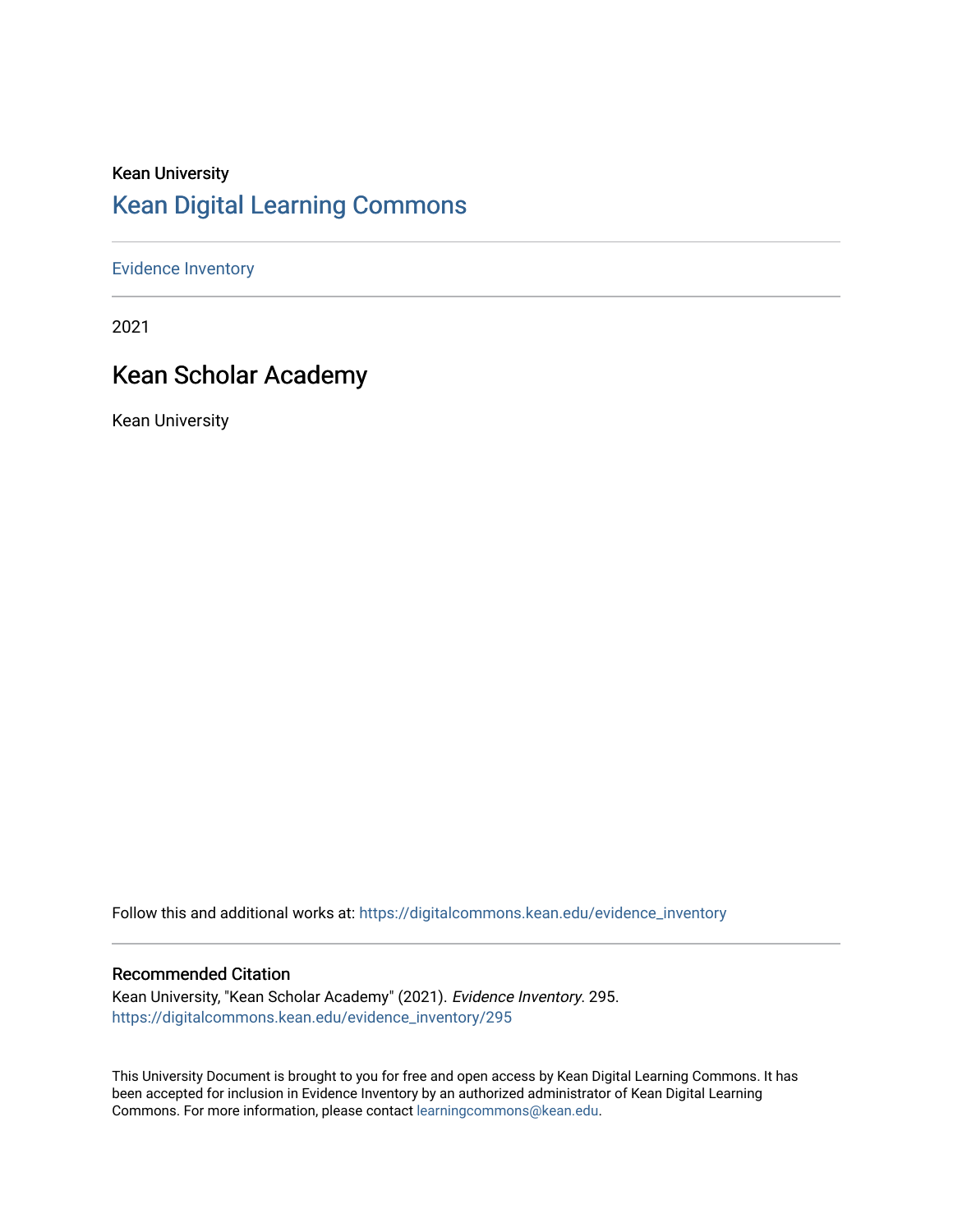### Kean Scholar Academy

### Abstract

Kean University's innovative, new pre-college program provides mentoring and other resources to aid you along the path to college success.

### Keywords

Kean Scholar Academy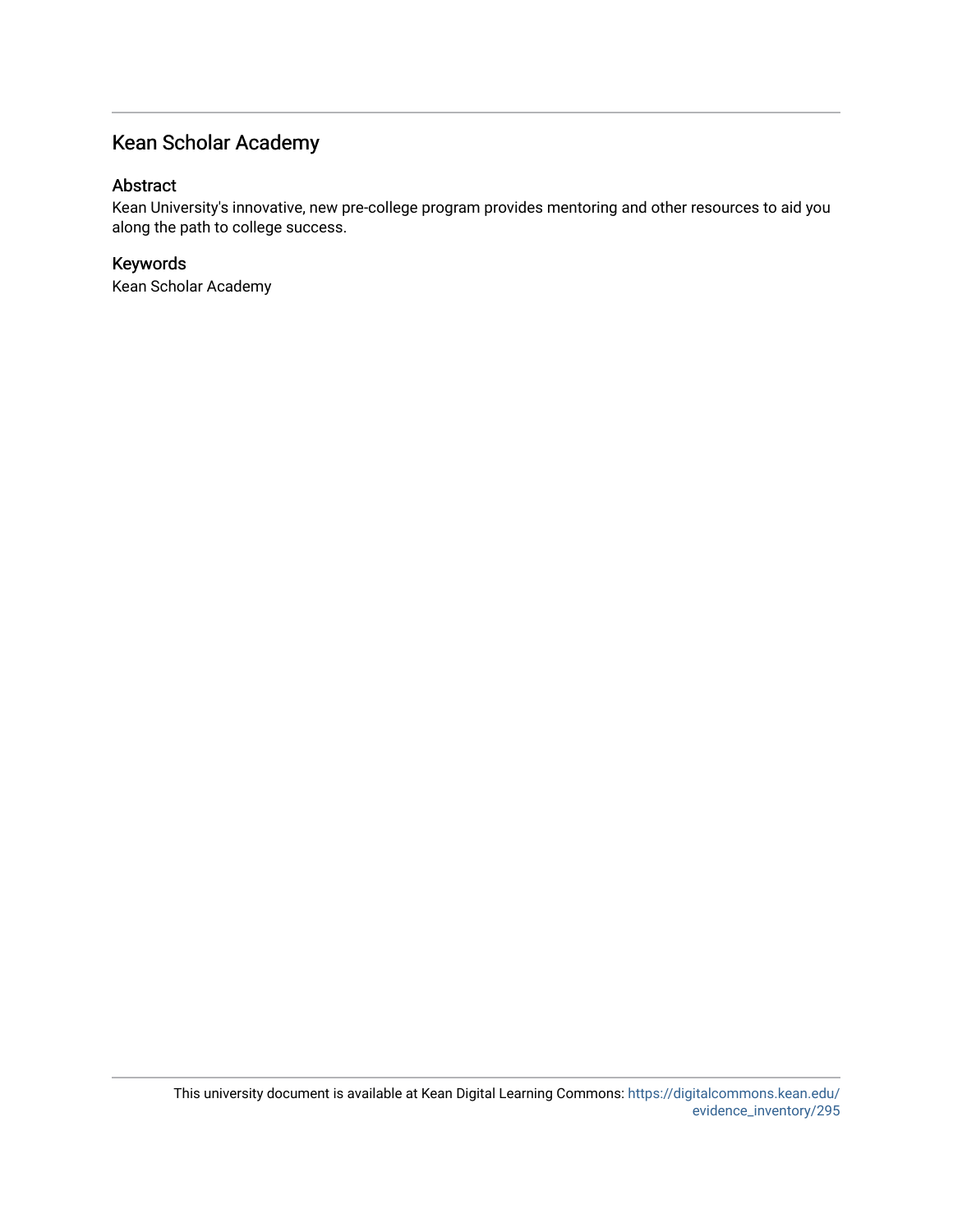## Return to Campus

A mask mandate is currently in place on campus. Learn more about the [University's](https://www.kean.edu/welcome-fall-2021-semester) health and safety protocols to help protect the campus community from COVID-19 and reduce the spread of the virus.

# Kean Scholar Academy

Kean University's innovative, new precollege program provides mentoring and other resources to aid you along the path to college success.



### Program Information

Kean Scholar Academy offers qualified high school students the opportunity to earn college credits and participate in pre-college mentorships, internships and other enrichment activities that support their academic journey toward college. The first cohort starts in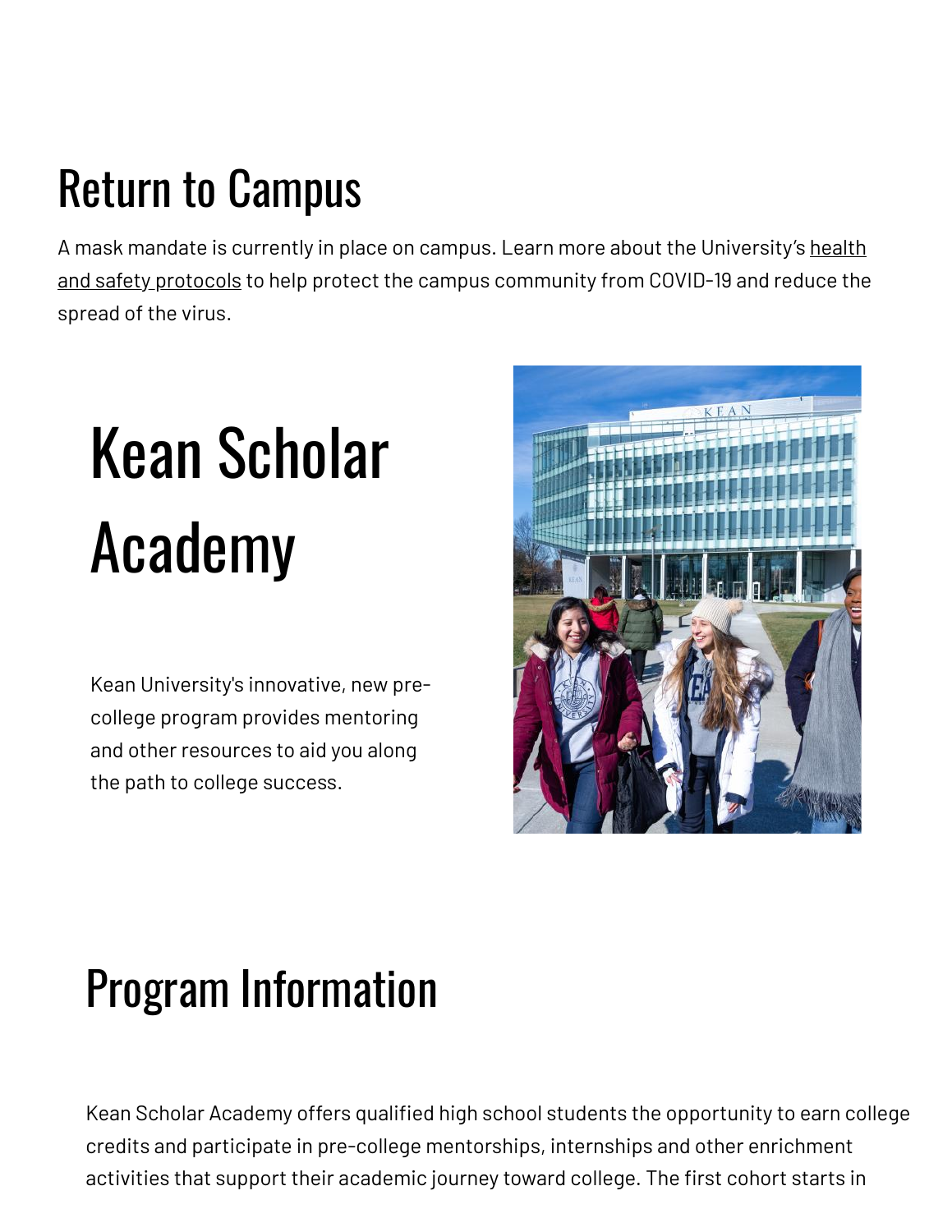Summer 2021, when they will begin a four-week summer orientation on the University's Union and Skylands campuses to learn about the college experience and meet members of their cohort.

Throughout the academic year, Academy students engage in workshops, classes and counseling sessions on Kean's Union campus while attending their respective high schools.

Each student will receive an individualized education plan based on their chosen academic pathway and begin to enroll in classes at Kean as they progress in their high school career.

By the time they graduate high school, students may earn up to 12-15 college credits in their selected major and be well on their way to a successful college career.



### **Students in the Scholar Academy benefit from these program offerings:**

- University mentors prepared to provide academic and career guidance
- Individual and group counseling to ensure all students follow the path to graduation
- Internships with industry partners and job placement assistance
- Travel to the University's campus in China, Wenzhou-Kean University, after graduating from high school

For more information contact Jason Lester, [jasleste@kean.edu.](mailto:jasleste@kean.edu)

### For more information contact: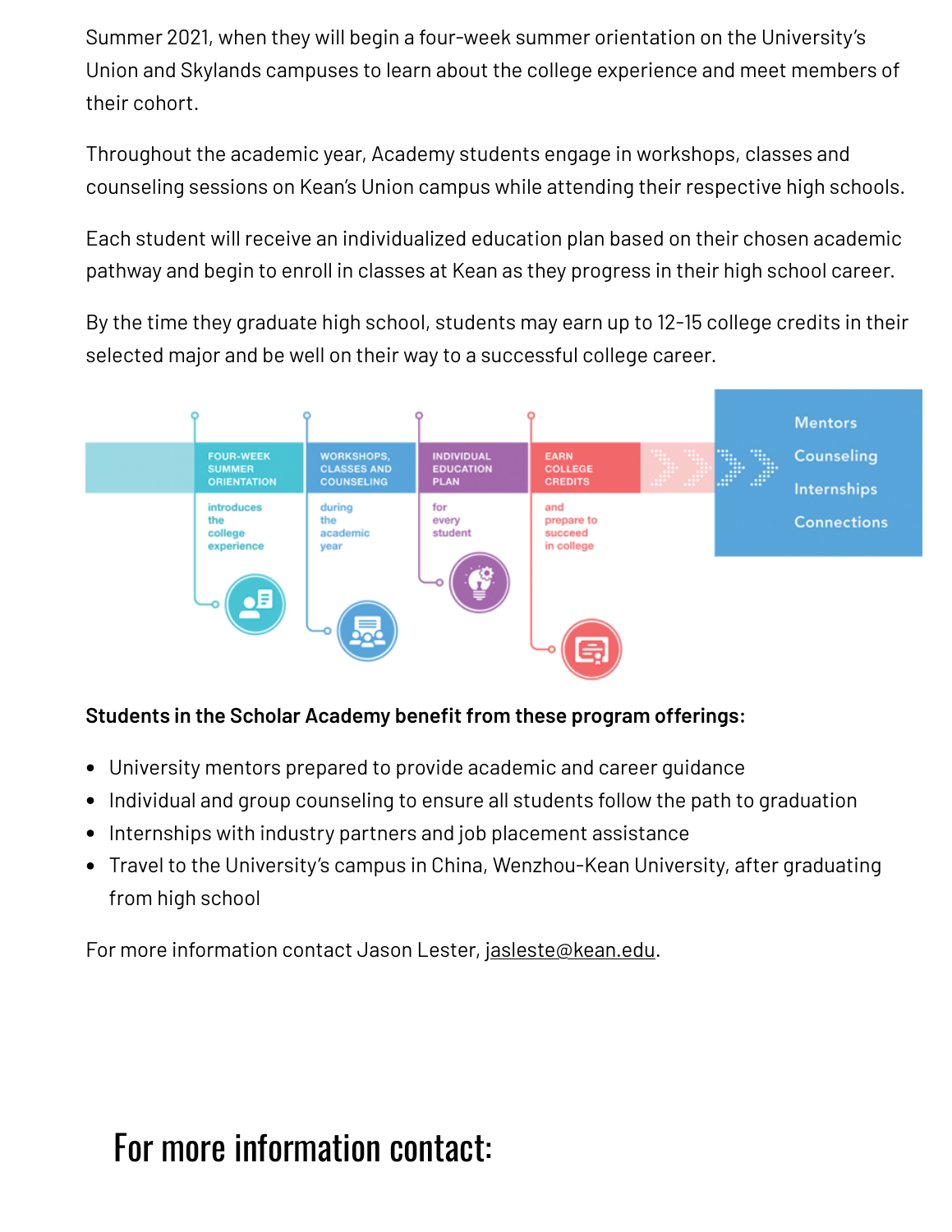**Jason Lester**

Email: [jasleste@kean.edu](mailto:jasleste@kean.edu)





Kean University 1000 Morris Avenue